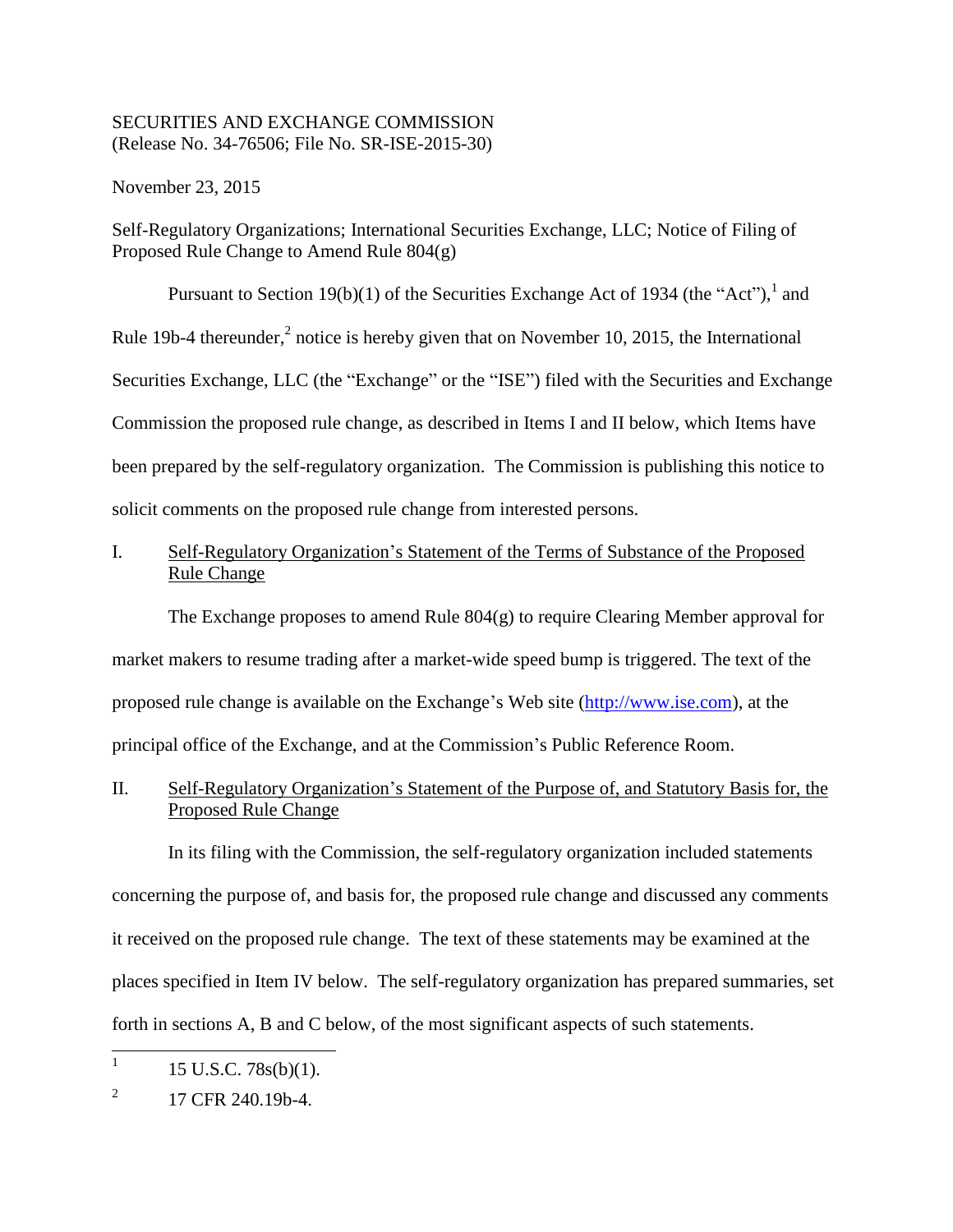# A. Self-Regulatory Organization's Statement of the Purpose of, and Statutory Basis for, the Proposed Rule Change

1. Purpose

The purpose of the proposed rule change is to amend Rule 804(g) on "Automated Quotation Adjustments" to require Clearing Member<sup>3</sup> approval for Primary Market Makers ("PMMs") and Competitive Market Makers ("CMMs") (collectively, "market makers") to resume trading after a market-wide speed bump is triggered. The Exchange offers market makers functionality whereby the Exchange will automatically remove a market maker's quote in all series or complex order strategies in an options class if a "curtailment event" occurs based on parameters set by the market maker on a class-by-class basis.<sup>4</sup> In particular, the Exchange will automatically remove a market maker's quote in a class when, during a time period established by the market maker, the market maker exceeds: (ijj) the specified number of total contracts in the class, (ii) the specified percentage of the total size of the market maker's quotes in the class, (iii) the specified absolute value of the net between contracts bought and contracts sold in the class, or (iv) the specified absolute value of the net between (a) calls purchased plus puts sold in the class, and (b) calls sold plus puts purchased in the class.<sup>5</sup> In addition, the Exchange provides market-wide functionality whereby a market maker's quote in all options classes are automatically cancelled if, during a configurable time period, the total number of curtailment events in simple and complex instruments exceeds a market-wide parameter set by the market

 3 The term "Clearing Member" means a Member that is self-clearing or an Electronic Access Member that clears Exchange Transactions for other Members of the Exchange. See Rule 100(a)(8).

<sup>4</sup> See Rule  $804(g)(i)$  for simple instruments, and Supplementary Material .04 to Rule 722 for complex instruments.

<sup>5</sup> Id.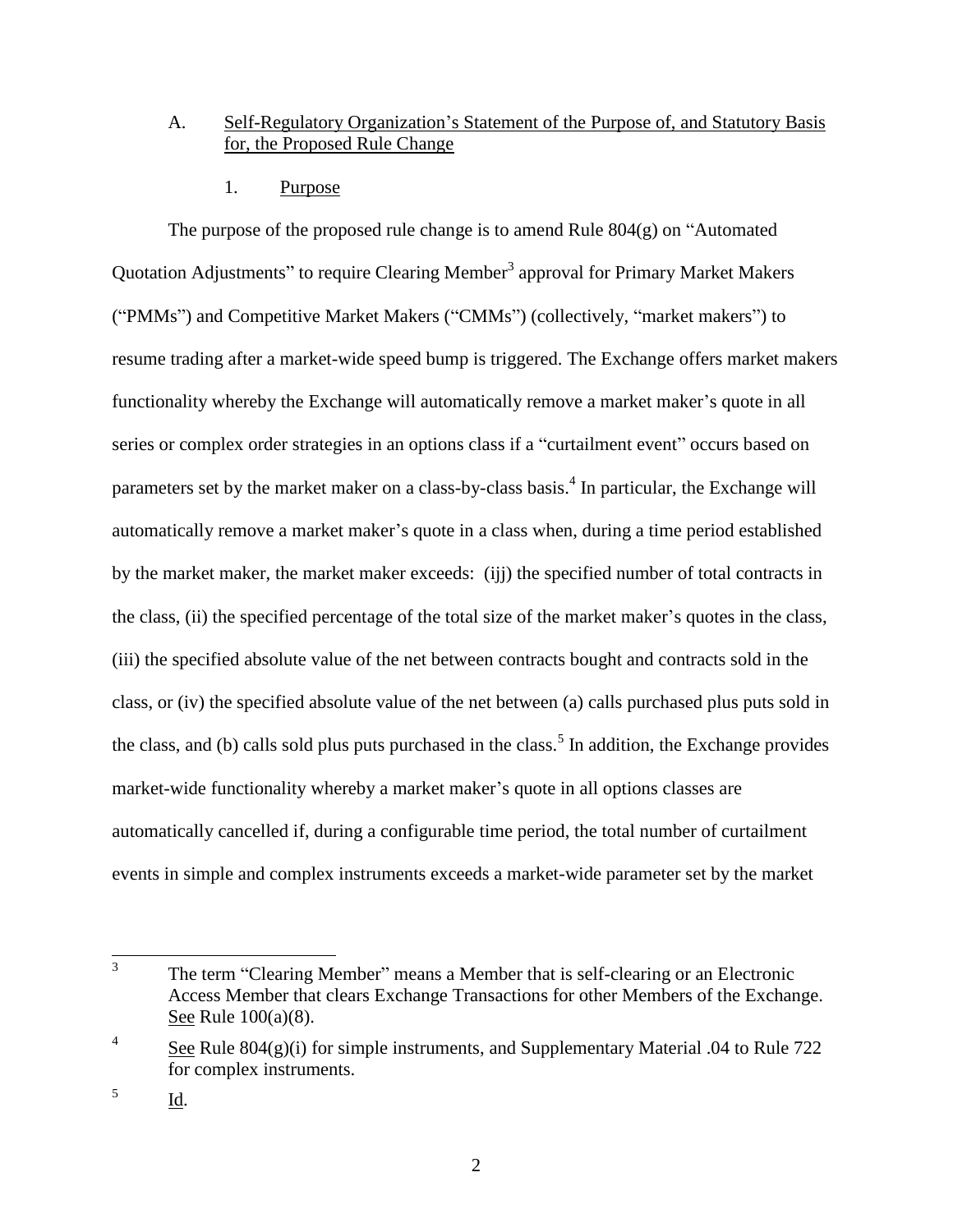maker.<sup>6</sup> This market-wide functionality, which is available for ISE only or across both ISE and ISE's affiliate, ISE Gemini, LLC, $^7$  is useful to members as numerous curtailment events triggered across multiple options classes, and if chosen, multiple exchanges, may signify a larger problem being experienced by the market maker that warrants its quotes being removed from the market. Currently, the Exchange only requires that a market maker notify Market Operations of its intention to reenter the market to resume trading after the market-wide speed bump has been activated. Due to the significant nature of events that may trigger this market-wide speed bump functionality, the Exchange now proposes also to require Clearing Member approval prior to allowing the market maker to resume quoting. Pursuant to the proposed rule change, a market maker must notify its Clearing Member(s) when it is ready to resume trading following a marketwide speed bump. Exchange staff may also notify the Clearing Member(s) when the market maker's quotes have been removed, to facilitate a better response time. Each Clearing Member must then contact the Exchange directly to give their authorization for the market maker to resume trading.<sup>8</sup>

Each market maker authorized to trade on the Exchange must obtain from a Clearing Member a "Market Maker Letter of Guarantee" wherein the Clearing Member accepts financial responsibility for all Exchange transactions made by the market maker. $\frac{9}{10}$  The Exchange believes that it is appropriate to require Clearing Member approval before a market maker can reenter the market after the market-wide speed bump has been triggered as the Clearing Member guarantees

 6 See Rule  $804(g)(ii)$ . This functionality is known as "market-wide speed bump" and is the subject of this filing.

<sup>7</sup> Id.

<sup>8</sup> If a market maker has multiple Clearing Members, it must receive approval from each Clearing Member to resume trading.

<sup>9</sup> See Rule 808.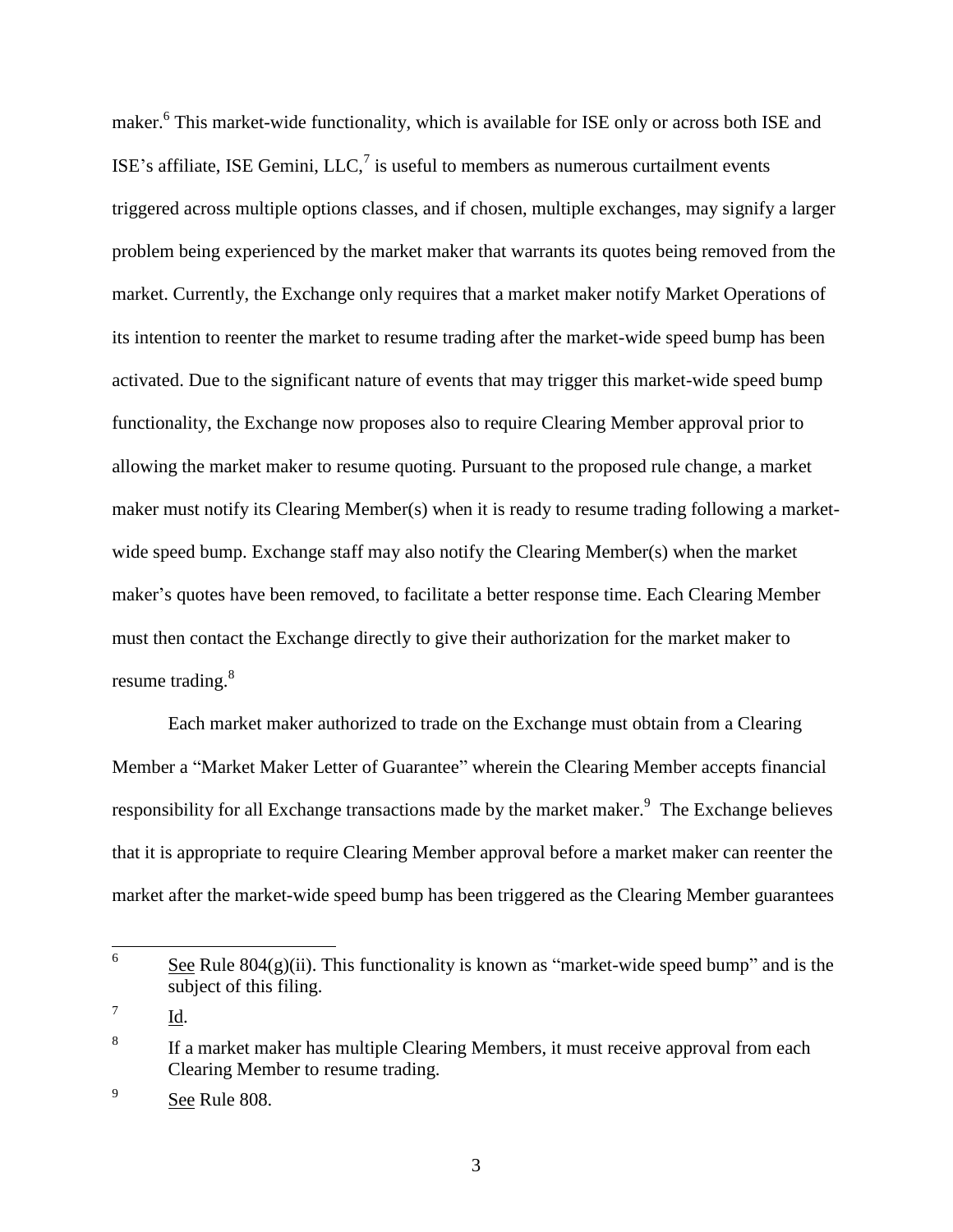the market makers trades, and therefore bears ultimate financial risk associated with those transactions. The Exchange notes that while not all market makers are Clearing Members, all market makers require a Clearing Member's consent to clear transactions on their behalf in order to conduct business on the Exchange. As the Clearing Member ultimately bears the risk for a trade they clear on any market makers behalf, the Exchange believes it is reasonable to require that the Clearing Member authorize the market maker to continue trading after the market-wide speed bump is triggered.

#### 2. Statutory Basis

The Exchange believes that the proposed rule change is consistent with the requirements of the Act and the rules and regulations thereunder that are applicable to a national securities exchange, and, in particular, with the requirements of Section  $6(b)$  of the Act.<sup>10</sup> In particular, the proposal is consistent with Section  $6(b)(5)$  of the Act,<sup>11</sup> because it is designed to promote just and equitable principles of trade, to remove impediments to and perfect the mechanisms of a free and open market and a national market system and, in general, to protect investors and the public interest.

The Exchange believes that the proposed rule change removes impediments to and perfects the mechanism of a free and open market by requiring that Clearing Members authorize continued trading by a market maker after that market maker triggers a market-wide speed bump. The Exchange believes that the proposed rule change is consistent with the protection of investors and the public interest because it will permit Clearing Members with a financial interest in a market maker's risk management to better monitor and manage the potential risks assumed by that market maker. The Exchange already shares market makers' risk settings with their

 $10<sup>10</sup>$ 15 U.S.C. 78f(b).

 $11$  15 U.S.C. 78f(b)(5).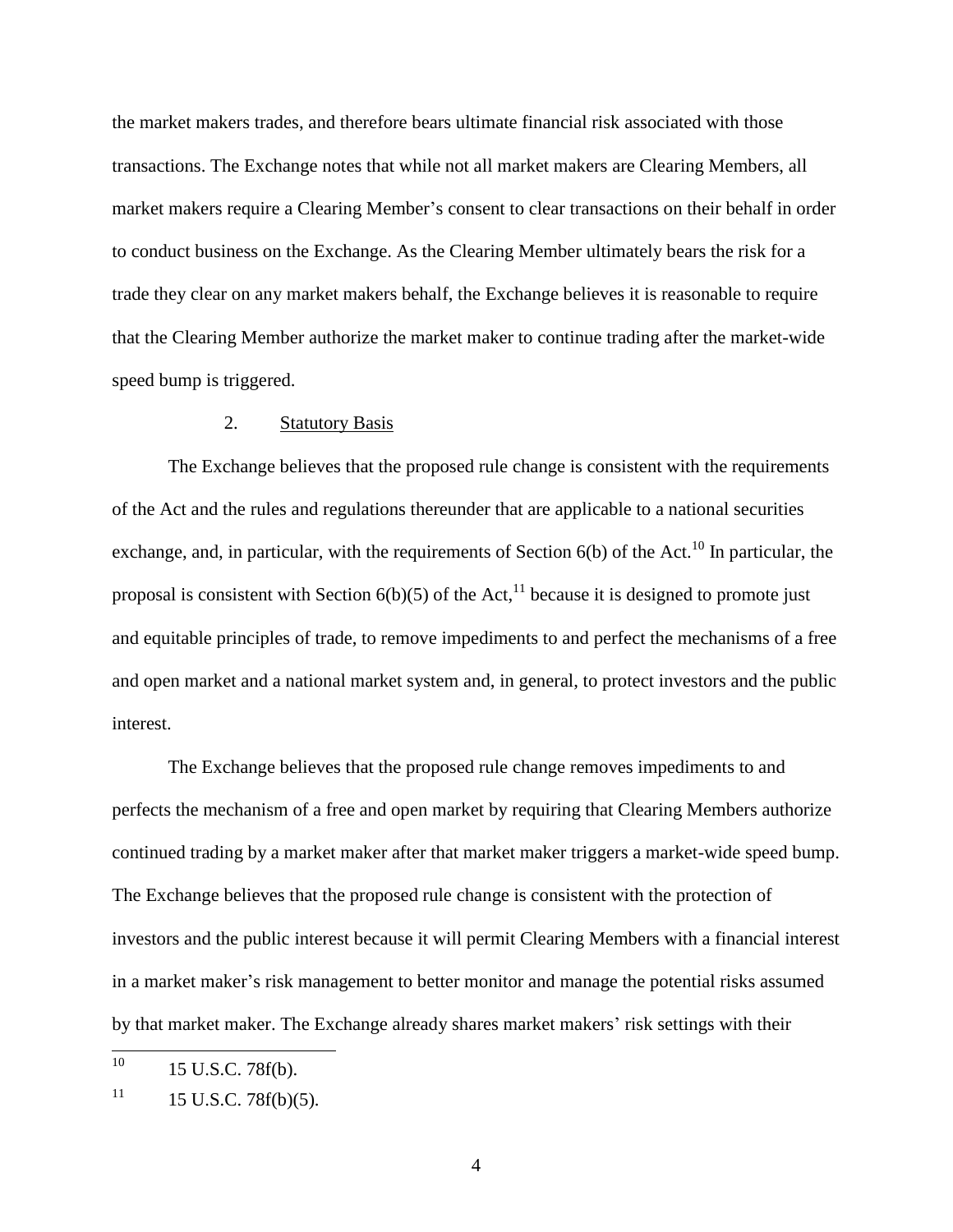Clearing Members in order to assist those Clearing Members in monitoring risks at firms on whose behalf they clear trades.<sup>12</sup> The proposed rule change would further assist Clearing Members in monitoring risk, and provide these Clearing Members with greater control and flexibility over their risk tolerance and exposure. Because the Clearing Member guarantees all of the market maker's trades it is in a unique position to objectively evaluate the risk of a market maker reentering the market following a serious systems or other issue. While in some cases this may result in a minimal delay for a market maker that wants to reenter the market quickly following a market-wide speed bump, the Exchange believes that Clearing Member approval is appropriate to ensure that the market maker does not prematurely enter the market without adequate safeguards in place.

#### B. Self-Regulatory Organization's Statement on Burden on Competition

The Exchange believes the proposal is consistent with Section  $6(b)(8)$  of the Act<sup>13</sup> in that it does not impose any burden on competition that is not necessary or appropriate in furtherance of the purposes of the Act. The proposed rule change is not designed to address any aspect of competition, but is rather intended to provide additional safeguards by requiring Clearing Member approval before market makers are allowed to reenter the market following a marketwide speed bump. The Exchange believes that this would allow Clearing Members to better monitor and manage the potential risks assumed by market makers on whose behalf they have executed a Market Maker Letter of Guarantee, and does not impose any unnecessary burden on competition.

 $12<sup>°</sup>$ See Securities Exchange Act Release No. 74623 (April 1, 2015), 80 FR 18447 (April 6, 2015) (SR-ISE-2015-12).

 $13$  15 U.S.C. 78f(b)(8).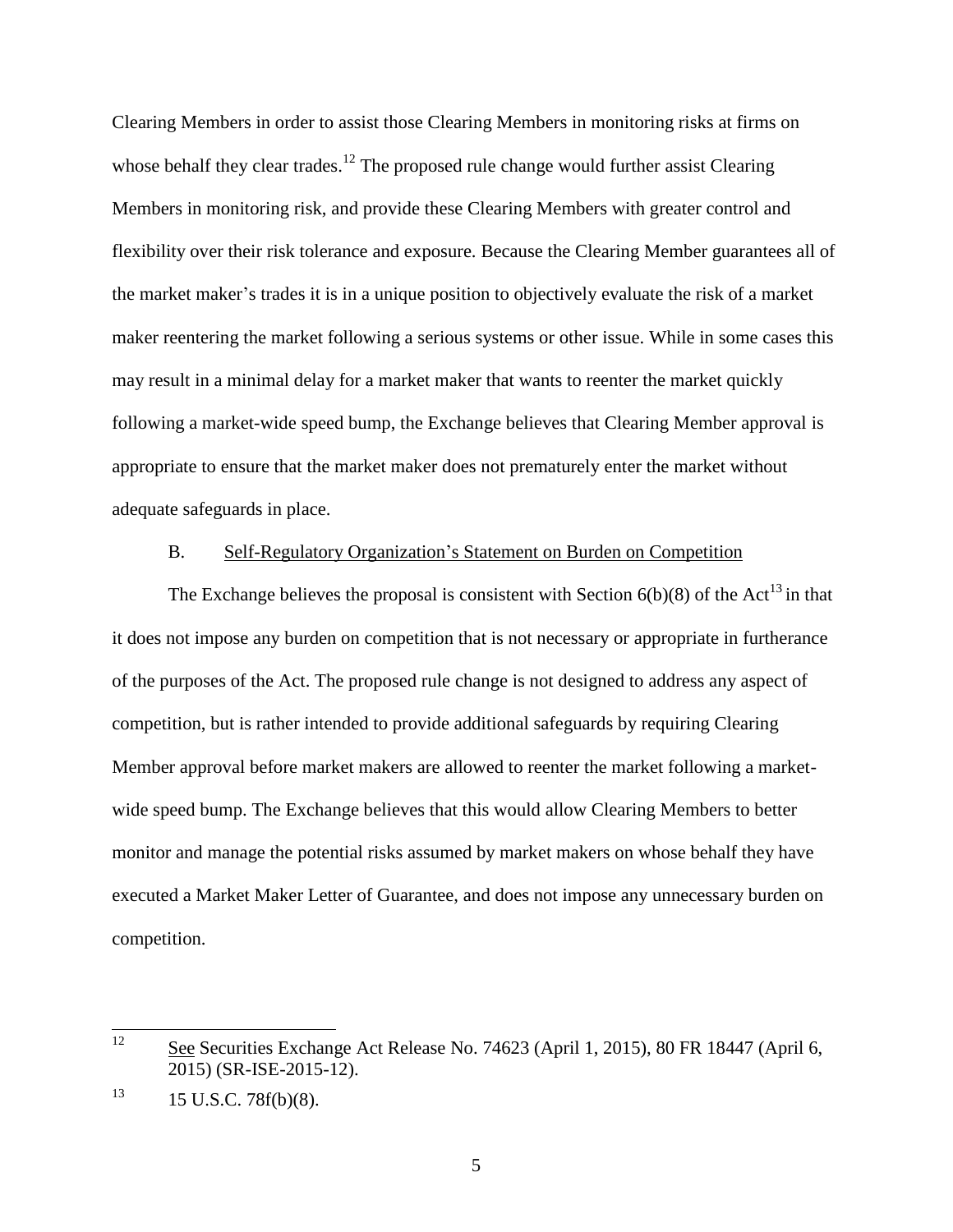## C. Self-Regulatory Organization's Statement on Comments on the Proposed Rule Change Received from Members, Participants or Others

The Exchange has not solicited, and does not intend to solicit, comments on this proposed rule change. The Exchange has not received any unsolicited written comments from members or other interested parties.

#### III. Date of Effectiveness of the Proposed Rule Change and Timing for Commission Action

Within 45 days of the publication date of this notice in the Federal Register or within such longer period up to 90 days (i) as the Commission may designate if it finds such longer period to be appropriate and publishes its reasons for so finding or (ii) as to which the selfregulatory organization consents, the Commission will:

- (A) by order approve or disapprove such proposed rule change, or
- (B) institute proceedings to determine whether the proposed rule change should be disapproved.

## IV. Solicitation of Comments

Interested persons are invited to submit written data, views, and arguments concerning the foregoing, including whether the proposed rule change is consistent with the Act. Comments may be submitted by any of the following methods:

## Electronic comments:

- Use the Commission's Internet comment form http://www.sec.gov/rules/sro.shtml); or
- Send an e-mail to rule-comments@sec.gov. Please include File Number SR-ISE-2015-30 on the subject line.

## Paper comments:

• Send paper comments in triplicate to Secretary, Securities and Exchange Commission, 100 F Street, NE, Washington, DC 20549-1090.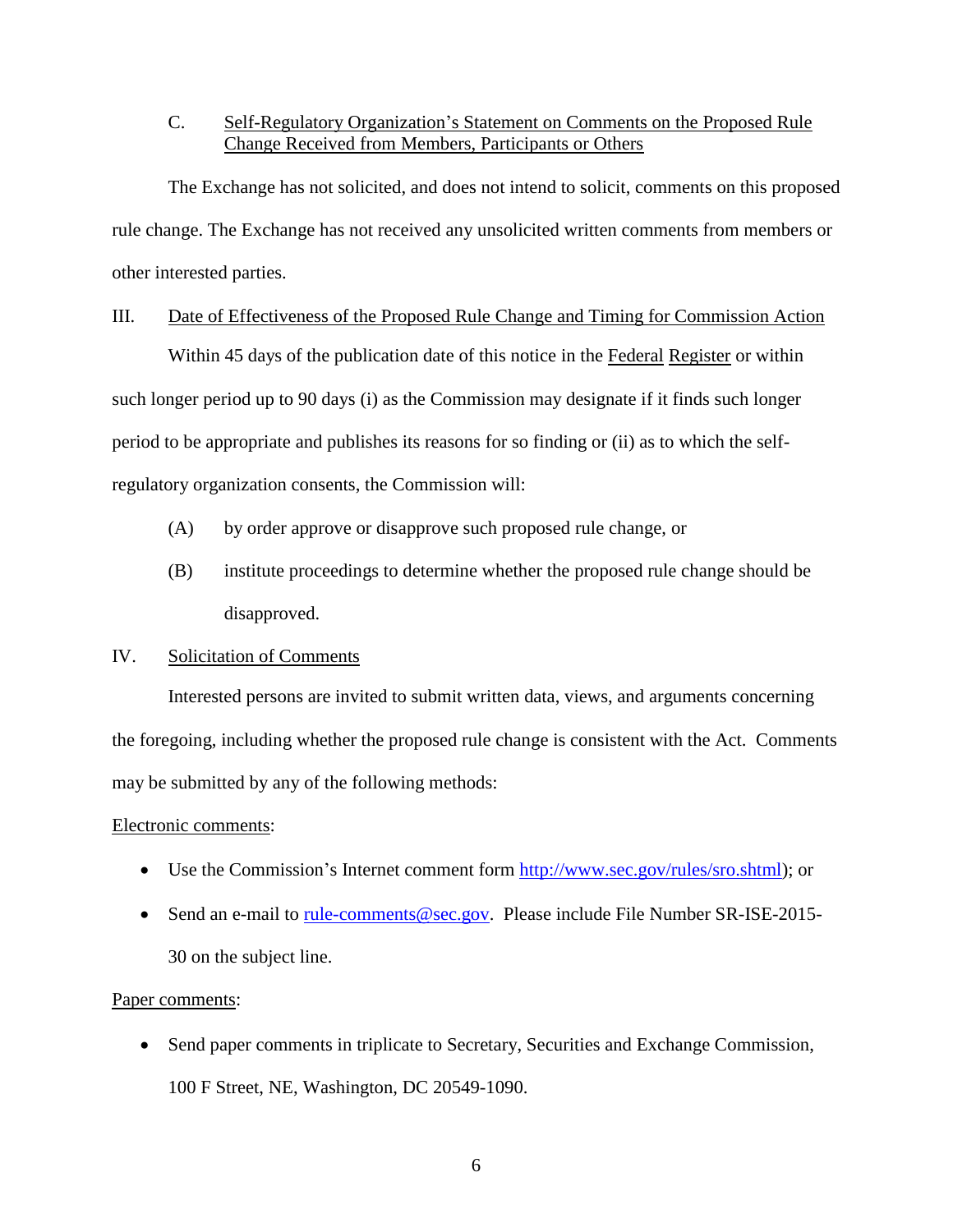All submissions should refer to File Number SR-ISE-2015-30. This file number should be included on the subject line if e-mail is used. To help the Commission process and review your comments more efficiently, please use only one method. The Commission will post all comments on the Commission's Internet website (http://www.sec.gov/rules/sro.shtml). Copies of the submission, all subsequent amendments, all written statements with respect to the proposed rule change that are filed with the Commission, and all written communications relating to the proposed rule change between the Commission and any person, other than those that may be withheld from the public in accordance with the provisions of 5 U.S.C. 552, will be available for website viewing and printing in the Commission's Public Reference Room, 100 F Street, NE, Washington, DC 20549, on official business days between the hours of 10:00 a.m. and 3:00 p.m. Copies of the filing also will be available for inspection and copying at the principal office of the Exchange. All comments received will be posted without change; the Commission does not edit personal identifying information from submissions. You should